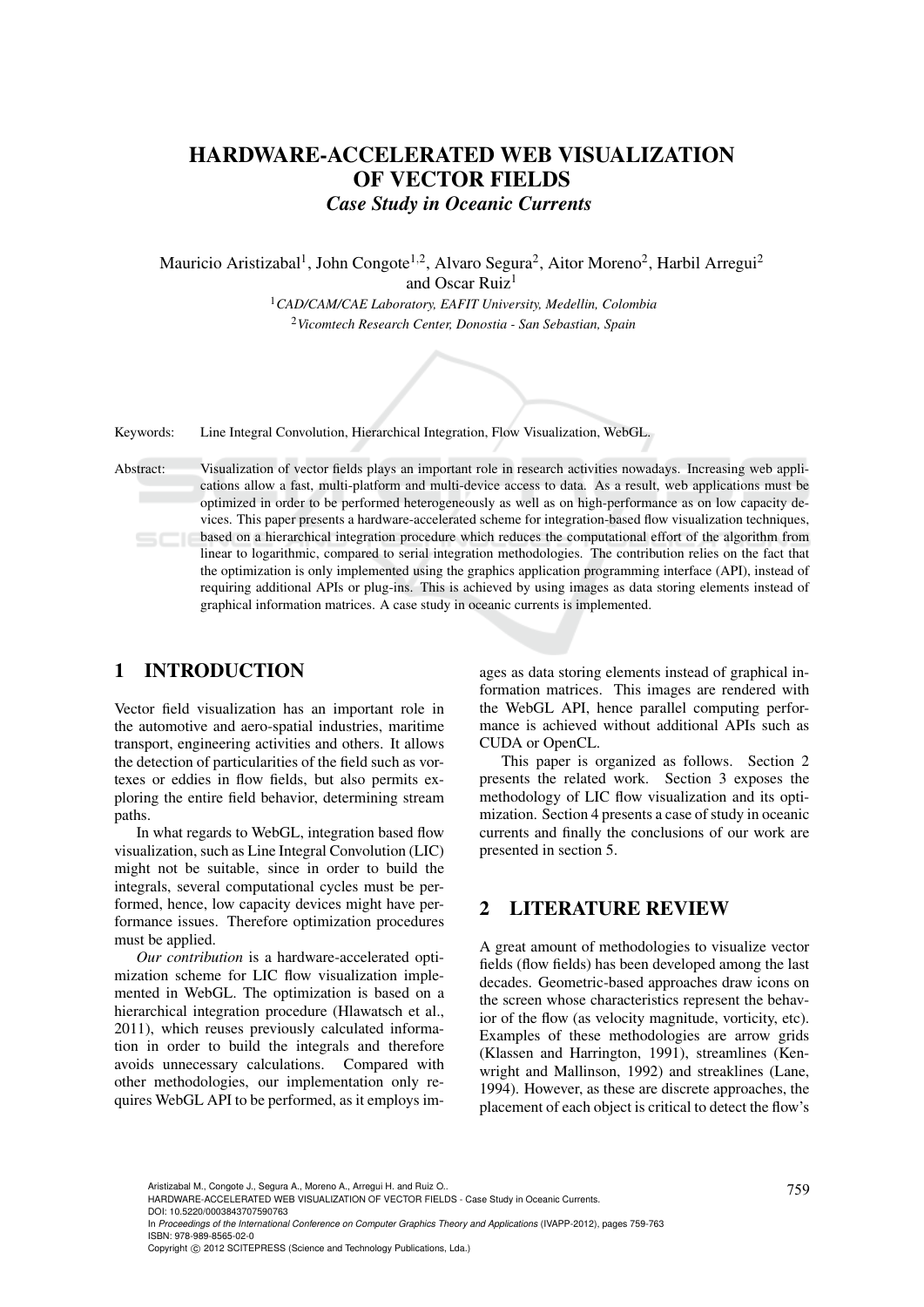anomalies (such as vortexes or eddies), and therefore, data preprocessing is needed to perform an illustrative flow visualization. Reference (McLoughlin et al., 2010) presents an up-to-date survey on geometricbased approaches.

On the other hand, texture-based approaches represent both a more dense and a more accurate visualization, which can easily deal with the flow's feature representation as a dense and semi-continuous flow visualization is produced. A deep survey in the topic on texture-based flow visualization techniques is presented by (Laramee et al., 2004).

Reference (Van Wijk, 2002) implements an animated flow visualization technique in which a noise image is bended out by the vector field, and then blended with a number of background images. In (Van Wijk, 2003) the images are then mapped to a curved surface, in which the transformed image visualizes the superficial flow.

Line Integral Convolution (LIC), presented by (Cabral and Leedom, 1993), convolves the associated texture-pixels (texels) with some noise field (usually a **3.1 Line Integral Convolution** white noise image) over the trajectory of each texel in the vector field. This methodology has been extended to represent animated (Forssell and Cohen, 1995), 3D (Liu and Moorhead II, 2004) and time varying (Liu and Moorhead, 2005; Liu and Moorhead II, 2004) flow fields.

An acceleration scheme for integration-based flow visualization techniques is presented by (Hlawatsch et al., 2011). The optimization relies on the fact that the integral curves (such as LIC) are hierarchically constructed using previously calculated data, and, therefore, avoid unnecessary calculations.

Several WebGL implementations of different applications have been done such as volume rendering, presented by (Congote et al., 2011) or visualization of biological data, presented by (Callieri et al., 2010). However, for the best of our knowledge, no other implementation that regards to LIC flow visualization on WebGL has been found in the literature or in the Web.

*Conclusion of the Literature Review*: WebGL implementations allow to perform applications for heterogeneous architectures in a wide range of devices from low-capacity smart phones to high-performance workstations, without any external requirement of plug-ins or applets. As a result, optimized applications must be developed. In response to that, this work optimizes the visualization of 2D steady vector fields using images as data storing elements instead of graphical information matrices. As a consequence, previously calculated data is reused, avoiding unnecessary calculations, and reducing the complexity of the algorithm to  $O(log N)$ . Hence, only the graphics

API is required for its implementation, preserving the multi-platform purpose of the application.

#### 3 METHODOLOGY

This article addresses the optimization of integrationbased flow visualization procedures using only the graphics API. It starts from a 2D vector field  $F: X \rightarrow$  $\mathbb{R}^2$ , with  $X \subseteq \mathbb{R}^2$ , representing the velocity at each point inside the field. An image represented as the 2D matrix  $M : [1, h_M] \times [1, w_M] \rightarrow (R, G, B, A)$ , with  $h_M$ and  $w_M$  representing its height and width respectively in pixels, and a noise field  $W : \mathbb{R}^2 \to \mathbb{R}$ , both mapping to  $F$ .

The goal is to calculate a 2D matrix  $\overline{I}$  :  $[1, h_I] \times$  $[1, w_I] \rightarrow (R, G, B, A)$  that defines an image, with  $h_I$ and  $w_I$  representing its height and width in pixels. Each pixel is a four-component vector (*R*,*G*,*B*,*A*) of red, green, blue and alpha values  $(R, G, B, A \in [0, 1])$ .

In order to visualize 2D vector field, the procedure convolves the mapping image *M* with its noise field *W* along the trajectory of each point in the vector field, as proposed by (Cabral and Leedom, 1993). For this purpose, let us define *q* as an arbitrary point in the field. Hence, for its associated finite trajectory *c* (extracted from *F*), with  $p(s) \in c$ , and *s* the parameter associated to *c*, the resulting image is obtained as follows:

$$
\overline{I(q)} = \frac{\int_{c} M(p(s)) W(p(s)) ds}{\int_{c} W(p(s)) ds}
$$
 (1)



Figure 1: Trajectory of the point *p* inside *F*.

Note that *q* represents the starting point of the trajectory that is going to be convolved (i.e.  $p(0) = q$ ), and the trajectory  $c$  evaluates the upstream  $(s > 0)$  and downstream  $(s < 0)$  directions. This integral is performed for all  $q \in X$ .

For a computer implementation, a discrete calculation of the integral is required. As a result, a PL approximation of *c* is performed using a first-order ap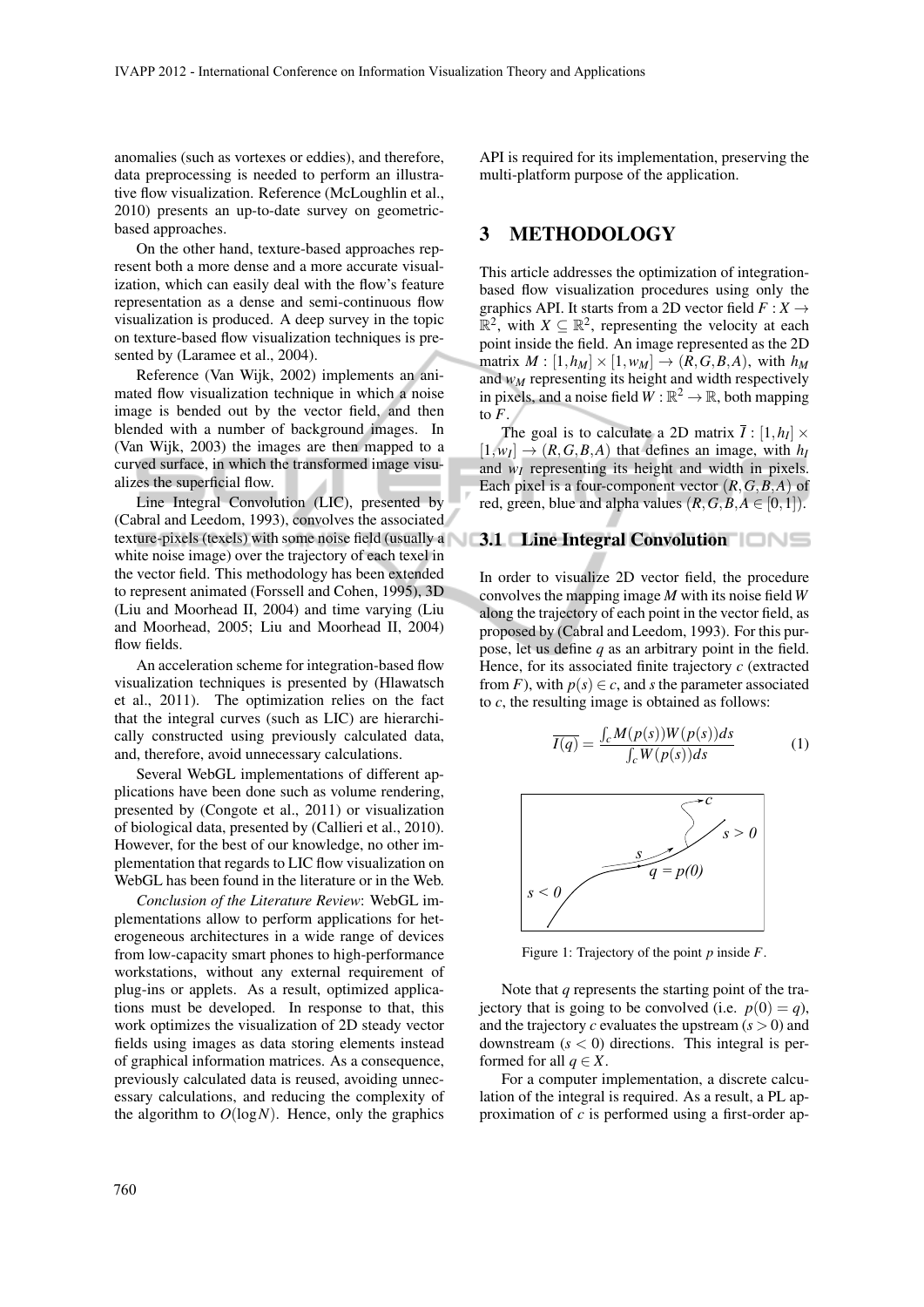proximation of the point's displacement, and the integrals are calculated using an Eulerian-based method.

#### 3.2 Hierarchical Integration

Integration over massive point trajectories in *n*dimensional vector fields suffer from unnecessary step calculations since several points in the field might lie over the same trajectory and therefore share portions of the integrals (see figure 2). In response to this, hierarchical integration (Hlawatsch et al., 2011) only calculates the necessary steps and then iteratively grows the integrals reusing the data, reducing the computational complexity of the algorithm from  $O(N)$ , using serial integration methodology, to *O*(log*N*). The procedure is summarized as follows.



Figure 2: Trajectory overlapping in line integral evaluation.

Let us define some arbitrary line integral  $f: Y \rightarrow$  $\mathbb{R}^m$ , with  $Y \subseteq \mathbb{R}^n$ , bounded by its trajectory *c*, and its discrete approximation like described in equation 2.

$$
f(y) = \int_{c} w(x(s))ds \approx \sum_{i=1}^{t} w(x(i))\Delta s
$$
 (2)

where *t* is is the maximum number of steps, representing the curve length,  $x(0) = y$  is the starting point of the trajectory path. The integration procedure is performed for all points  $y \in Y$  in parallel.

For the sake of simplicity assume that  $\Delta s = 1$ ,  $\forall y \in Y$  and therefore  $f(y) \approx \sum_{i=1}^{n}$  $\sum_{i=1} w(x(i))$ . The algorithm starts with the calculation of the first integration step for all the points in the field, this is:

$$
f_0(y) = w(x(1))
$$
 (3)

It is required to store the last evaluated point  $x(1)$ over the growing trajectory and the value of  $f_1(y)$  for every point in order to reuse them in the following steps to build the integral. With this, the following is to update the value of the integral, using the sum of the previously calculated step at *y* and the step evaluated at its end point  $(x(1))$ , namely,

$$
f_1(y) = f_0(x(0)) + f_0(x(1))
$$
 (4)

In this case, the end point of  $f_1(x(0))$  is  $x(2)$  as the calculation evaluates  $f_0(x(1))$ , and therefore the next iteration must evaluate  $f$  at  $x(0)$  and  $x(2)$  in order to grow the integral. In general, the *k*'th iteration of the procedure is calculated as

$$
f_k(y) = f_{k-1}(x(0)) + f_{k-1}(x(end))
$$
 (5)

where '*end*' represents the parameter associated to the tail point of the trajectory.

#### 3.3 Data Storing

Despite graphics APIs does not allow to transfer data calculated on shaders (such as matrices, vectors or single values), between rendering procedures, they can transfer images. An image is a 2D matrix that stores at each position a four-component vector that defines its color, i.e.  $[1,h] \times [1,w] \rightarrow (R,G,B,A)$ , with *h* and *w* its height and width in pixels respectively. A pixel color is defined by red, green blue and alpha values  $(R, G, B, A \in [0, 1]).$ 

As a result, for any field  $X \in \mathbb{R}^2$  it is possible to store four values associated to any point  $p_j \in X$  in an image that maps to *X*. Note that pixels are discrete values and  $p_j$  might be continuous. In this case, average and interpolation of data are required to both read and write the values on the image that maps to the field, and therefore avoid high error between calculations. If more than four values are required to be stored, it is needed to render (calculate) more than one image in order to store those values.

# 4 CASE STUDY

Many data services regards to the measurement of earth's information such as wind flow, superficial temperature, ocean salinity and others. For this application, the vector field that defines the velocity is required. The Global Ocean Data Assimilation System  $(GODAS)^1$  provides this information in a netCDF format (Hankin et al., 2010), which allows, throughout servers, to visualize the data as an image information. The ocean's longitudinal and latitudinal components of the velocities are gray-scale images. They represent for a full white color  $(R = G = B = 1.0)$  a velocity component of 3.0 and for a full black color  $(R = G = B = 0.0)$  a velocity component of -3.0.

Taking advantage of massive parallel computing capabilities and data interpolation of SIMD programming architectures, it is possible to optimize the calculation of the integrals using images. Although

<sup>1</sup>http://www.esrl.noaa.gov/psd/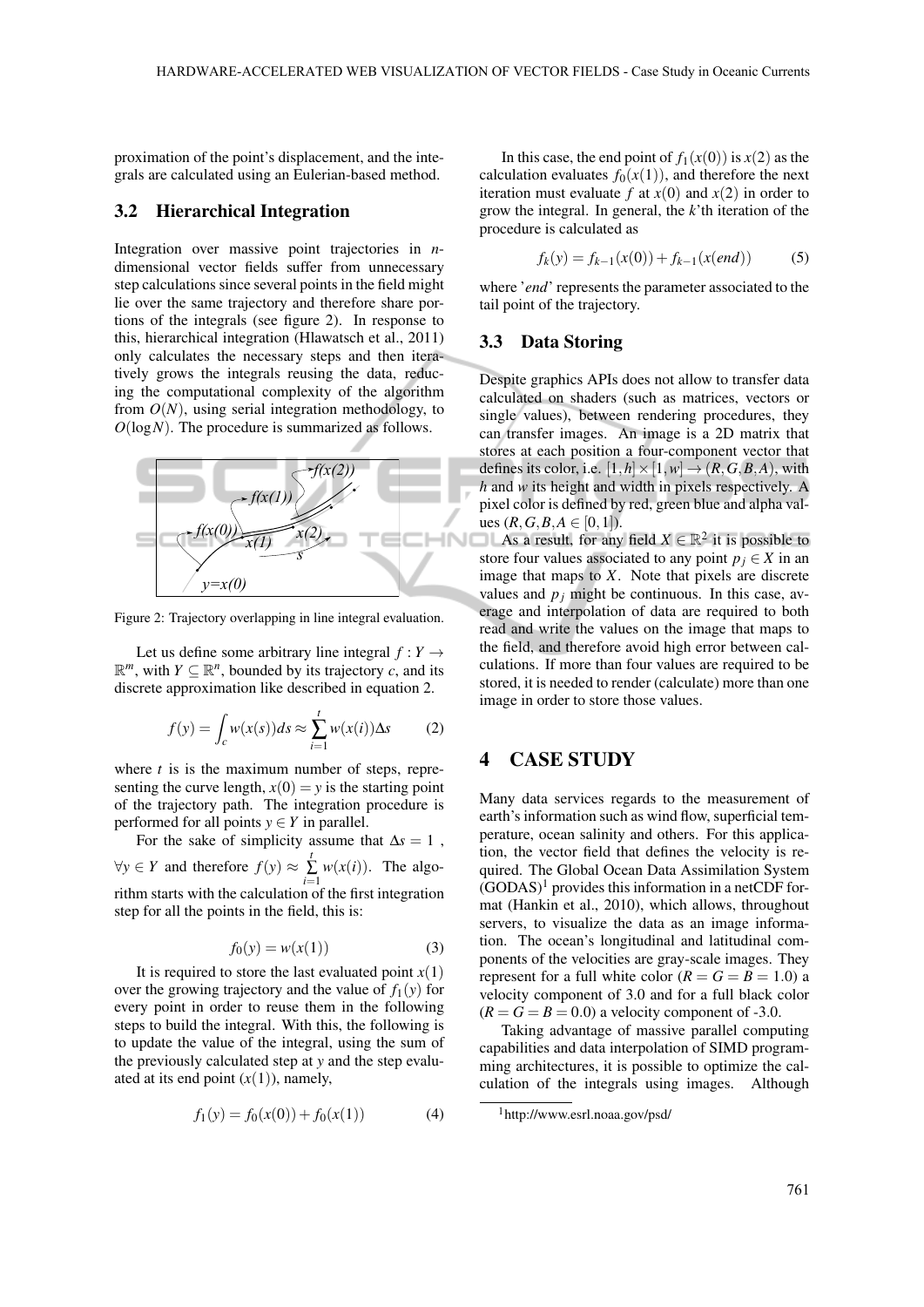graphic libraries can not return or store previously calculated data as arbitrary matrices, they are capable of performing render-to-texture operations. This allows to store a rendered image in GPU's memory instead of displaying it, to then access it from another rendering procedure and access its information. As a result, images might be used as data storing elements instead of graphical information matrices.

Regarding that LIC integrates along both the upstream and the downstream directions hierarchical integration must be implemented separately for each direction and then merged to obtain the final image *I*.

The mapping image (*M*) is a gray-scale noise image. Therefore the values of each color components are the same for each pixel, i.e.  $R = G = B$ . The weight field used is  $W(q) = 1.0 \ \forall q \in X$ . In order to perform LIC with hierarchical integration, for both directions, one value is needed to store the partial integral (since *M* is single-valued), and two values are required to store the two coordinates that define the final point of the partially evaluated trajectory. As a consequence, two images are required to store the values for each point  $q$  in the field. For this purpose let us define the following convention of data storing in the next two images in order to store the data:

Image  $Q : [1, h_Q] \times [1, w_Q] \rightarrow (R, G, B, A)$ , is used to store the data in the upstream direction for each point  $q_j$  in the field. The first component (where the red component is stored) is used to store the partially evaluated convolution and the second and third components (green and blue components) store the coordinates of the tail point of the trajectory. The fourth component is always used as 1.0. Note that since the weight field is 1.0 for all points in the field, the convolution becomes the average of all values of *M* along the partially evaluated trajectory. As a result, the update throughout the iterations of the image is calculated as follows

$$
Q_k(q_j) = \begin{bmatrix} \frac{Q_{k-1}(p(0)).R + Q_{k-1}(p(end)).R}{2} \\ Q_{k-1}(p(end)).G \\ Q_{k-1}(p(end)).B \end{bmatrix}
$$
 (6)

As a consequence, the final visualization of the flow is calculated as the average between the integral components of images *Q* and *S*.

#### 4.1 Data Storage in WebGL

WebGL permits to set up vertex and index buffers, to change rendering engine state such as active texture units or transform matrices, and to invoke drawing primitives. It also allows to perform render-totexture operations using FBOs, which allow to render into images instead than displaying the information.

WebGL also incorporates floating-point texture management as color attachments in FBOs, which enables to store the rendered images with floating point precision values, instead of 8-bit integers.

In order to perform render-to-texture operations in WebGL it is needed to define the necessary FBOs. Each FBO has an associated texture (image) to which the rendering code is performed. Additionally, for the matter of this implementation, it is important to consider that when the rendering procedure of an FBO is being performed, it does not allow to access the same memory space (in GPU) to which the rendering operation will write the information.

As a result, the flow visualization, regarding the hierarchical integration, requires the twice as FBOs than the number of rendered images, this is, one FBO is used to calculate and update the image and the other is used to copy the resulting image in another place of memory in order to allow data to be reused for the next iteration. Hence 4 FBOs are required to perform LIC flow visualization for this case study.

# 4.2 Flow Visualization in WebGL

Final results are shown in figure 3. The final LIC image  $\overline{I}$  is used to determine the brightness of each point in the field. Color-mapping is determined by the speed at each point in a warm-cold color-scale.



Figure 3: Visualization of the Pacific and Atlantic oceans currents using LIC with hierarchical line integration in WebGL. Four iterations achieve 32 integration steps and shows distinguishable streams.

Final results were obtained after 4 hierarchical iterations (see figure 3), this is, 16 total integration steps for both the upstream and downstream directions, making a detailed visualization with long and distinguishable trajectories.